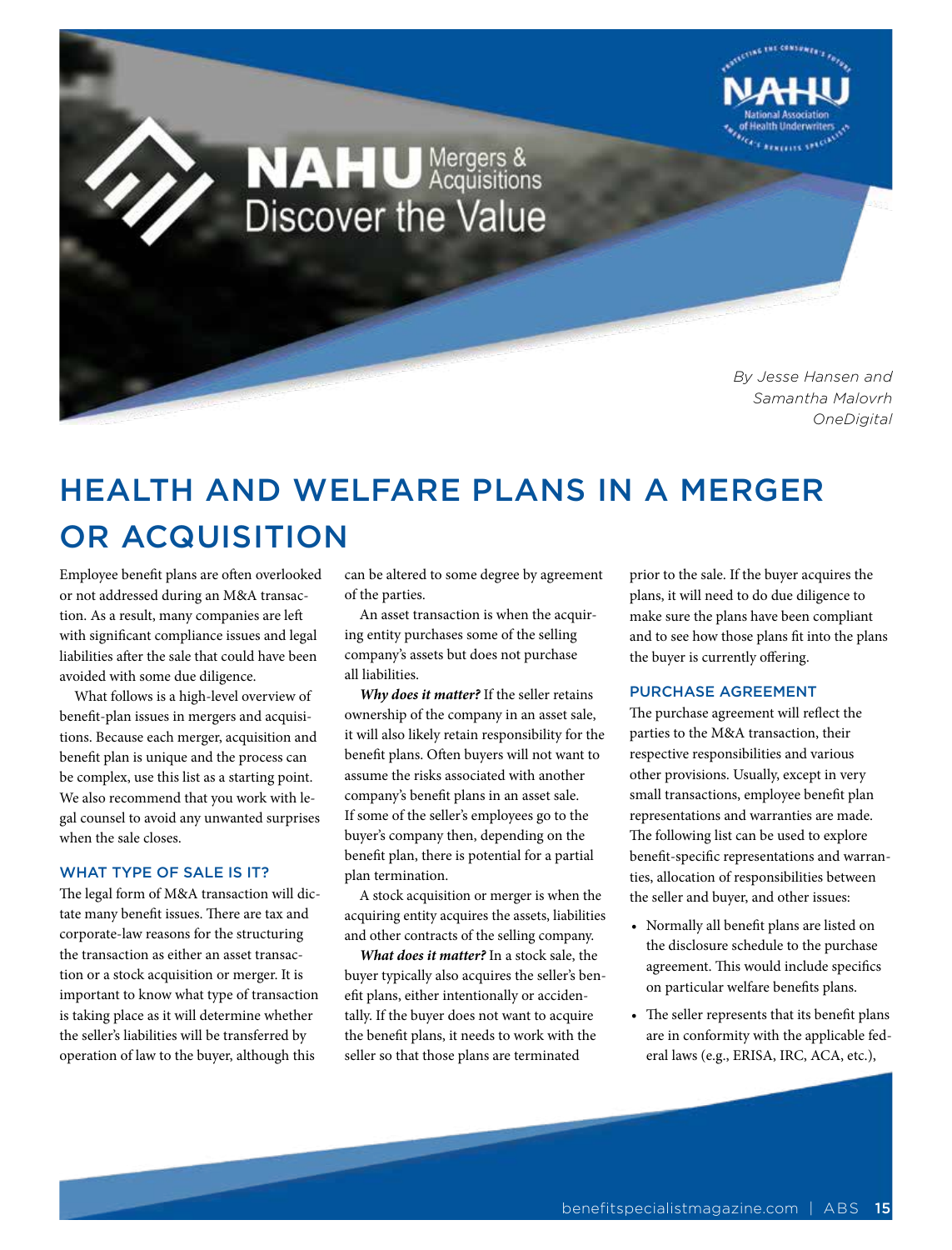

all appropriate tax returns have been filed, all contributions have been made, there have been no prohibited transactions or fiduciary violations, and there are not outstanding liabilities relating to the plan.

**NAHU** Mergers &<br>Discover the Value

- **If the buyer acquires the benefit plans without these representations, the buyer may be full responsible for any liabilities later discovered in those plans post-closing.**
- If the seller is aware of issues that it cannot make the above representations, the seller can disclose this information in the purchase agreement. Options to address out-of-compliance benefit plans include indemnity language, purchase price reduction and correction prior to finalized sale.
- Section on certain conditions for the acquisitions to be finalized. If the seller's employee benefit plans are to be terminated and when this will occur. Which party is responsible to provide COBRA/ state continuation coverage; who is responsible for incurred but not reported claims; which party is responsible for payment of self-insured claims if the plan is not fully insured?
	- **If the form of the transaction is a stock sale and the seller does not terminate its plan(s), the buyer will typically be responsible for all liabilities, including compliance issues, incurred claims, etc.**

Failing to include in the agreement who is responsible for offering COBRA leaves it up to federal law.

- **In an asset or stock sale, if the selling group maintains a group health plan after the sale, it is responsible to provide COBRA coverage to qualified M&A beneficiaries.**
- **In an asset sale, if the selling group discontinues any group health plan in connection with the sale, the buying group has the obligation if:**
	- **the buyer maintains a group health plan**
	- a**nd the buyer is a successor employer that con**tinues business operations of the seller without substantial change.
- **In a stock sale, the buyer provides COBRA coverage if the buyer maintains a group health plan**
- Another important section is on employees from the selling group. Will employees be transitioned to the buying group and what is the timeframe for the transition? Which party will be responsible for offering continued coverage (outside the scope of federal COBRA/state continuation)?

## DUE-DILIGENCE PROCESS

At some point during the acquisition process, the buyer usually undertakes a due-diligence process, which is a thorough investigation of the seller or the portion of the seller's business that it seeks to purchase. It is important for the buyer to conduct a thorough investigation of the seller's employee benefit plans in order to understand the type of plans offered, determine how they will fit within the buyer's existing employee benefits programs and determine whether there are any potential compliance risks or liabilities associated with the plans. Assistance with legal counsel with experience in ERISA and the Internal Revenue Code is highly recommended.

Following is a checklist of common items to be reviewed:

- I. Collect and review plan and trust documents:
	- Summary Plan Descriptions (SPDs)
	- Any Summary of Material Modifications (SMMs)
	- Annual Form 5500s filings
	- Third-party contracts in connection with employee benefit plans
		- i. See Section VI. below
	- Insurance policies
		- i. See Section VI. below
	- Employee communications
	- Stop-loss policy, if applicable
	- Claim and utilization reports
		- i. Area to address in purchase agreement: If it is a self-insured plan, who is responsible to pay outstanding claims?
	- Review of potential and/or pending litigation, arbitration and unpaid judgments
		- i. Area to address in purchase agreement: Which party is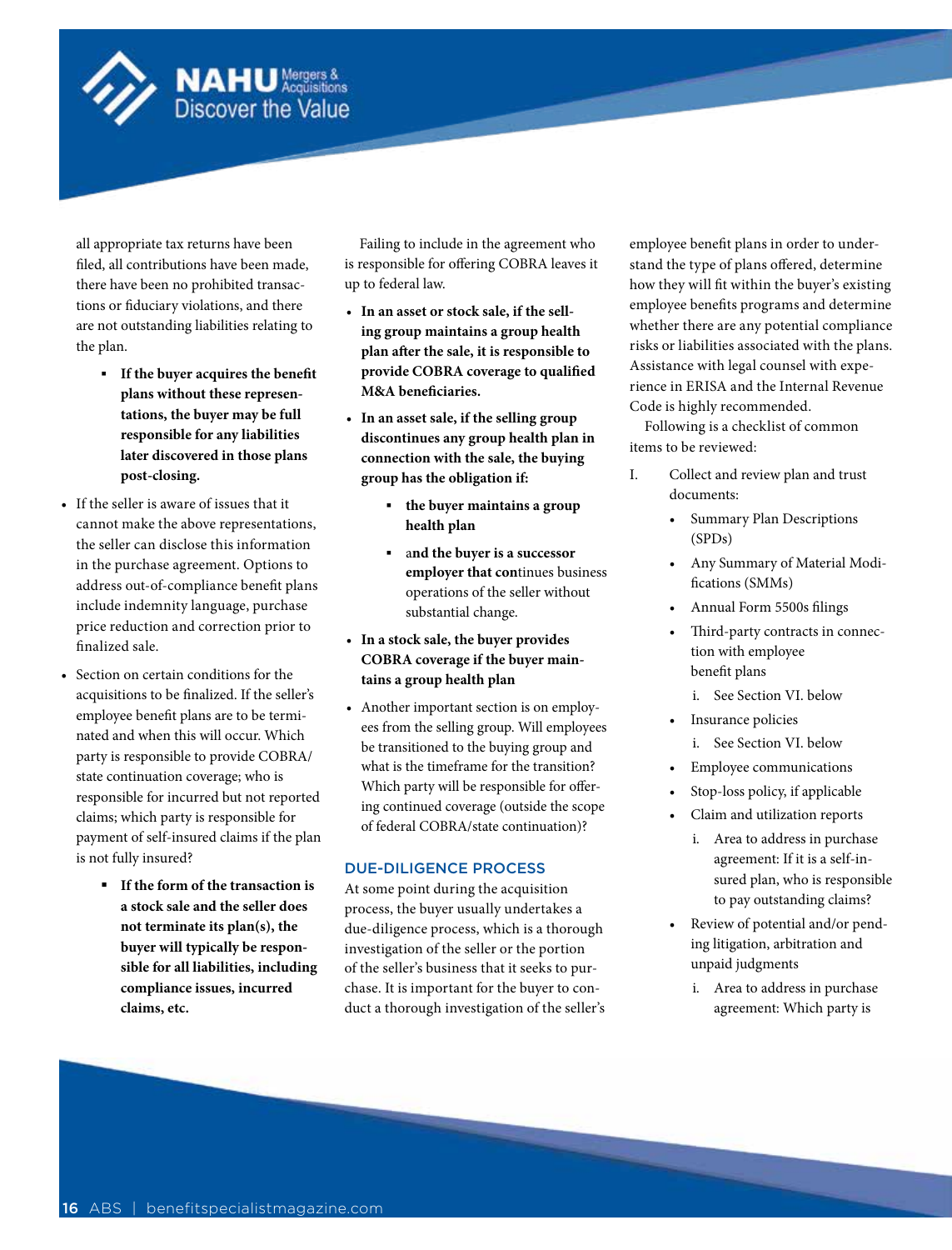responsible post-close? Alternatively, will it be conditioned to be finalized before transaction is finalized?

- ii. **Failure to address could result in the buyer assuming the risk for any pending litigation, unpaid judgments, etc**.
- II. Review plan design for outstanding liabilities:
	- Eligibility language and if it is being administered correctly i. Note if there are any ineligible individuals covered on the plan.
	- Coverage details and is it accurate or have there been changes not reflected?
	- Outstanding plan liabilities
		- i. Note who will be responsible for such.
	- How is the plan funded (e.g., employer's general assets, separate accounts, trusts)?
	- Any employee contributions and how they are handled (e.g., segregation from employer assets, forwarded timely and consistently to insurance carrier)
	- Termination of seller's plan(s)
		- i. See Section V. below
	- Contribution strategy and if employees from the selling group will be transferred to buying group, will the same structure remain in place?
	- Benefits offered—will the buyer continue to offer the same benefits?
	- Benefits offered—will the buyer continue to offer the same benefits?
- III. Review plan design if seller's employees will be transferred to buying group
	- Contribution strategy
	- Assumption of seller's plans or mirror benefits
	- Elections status for transferred employee; will new elections be required or will previously ones continue?
	- Deductible credits and out-of-pocket credits for transferred employees

• Potential modification to eligibility language to buyer's plan if allowing transferred employees to join plan

**NAHU**<sup>Merg</sup> Discover the Value

- **Why does this matter? If the buyer is assuming the seller's plans, it needs to know how those plans fit together with its current benefit strategy. Will the buyer terminate the plans after the sale? If so, what are its obligations upon termination? Will it merge the plans together? If so, are the contribution strategies, eligibility standards, coverage details and funding the same?**
- IV. Review of compliance obligations under federal and state law (e.g., ERISA, HIPAA, COBRA, IRS, ACA, group health plan mandates, etc.)
	- i. **In a stock sale, the buyer will typically be responsible for any compliance issues if responsibility is not spelled out in the agreement. In an asset sale, the seller will typically retain responsibility for any compliance issues.**
	- Form 5500s (filed if applicable; timely filed; match plan documents; applicable schedules included; final Form 5500 if seller terminating, etc.)
	- ERISA
		- i. Are all ERISA covered benefit plans in compliance? Are any under audit?
	- COBRA
		- i. Who is responsible to send COBRA notices after closing? Will it differ from statutory obligation? Is this described in the acquisition agreement?
	- Nondiscrimination
		- i. Has annual testing been done and records retained?
	- HIPAA
		- i. Potential breaches of personal health information (PHI)
		- ii. HIPAA training
		- iii. Safeguards implemented to protect PHI
	- Section 125 Cafeteria Plan
		- i. Written plan document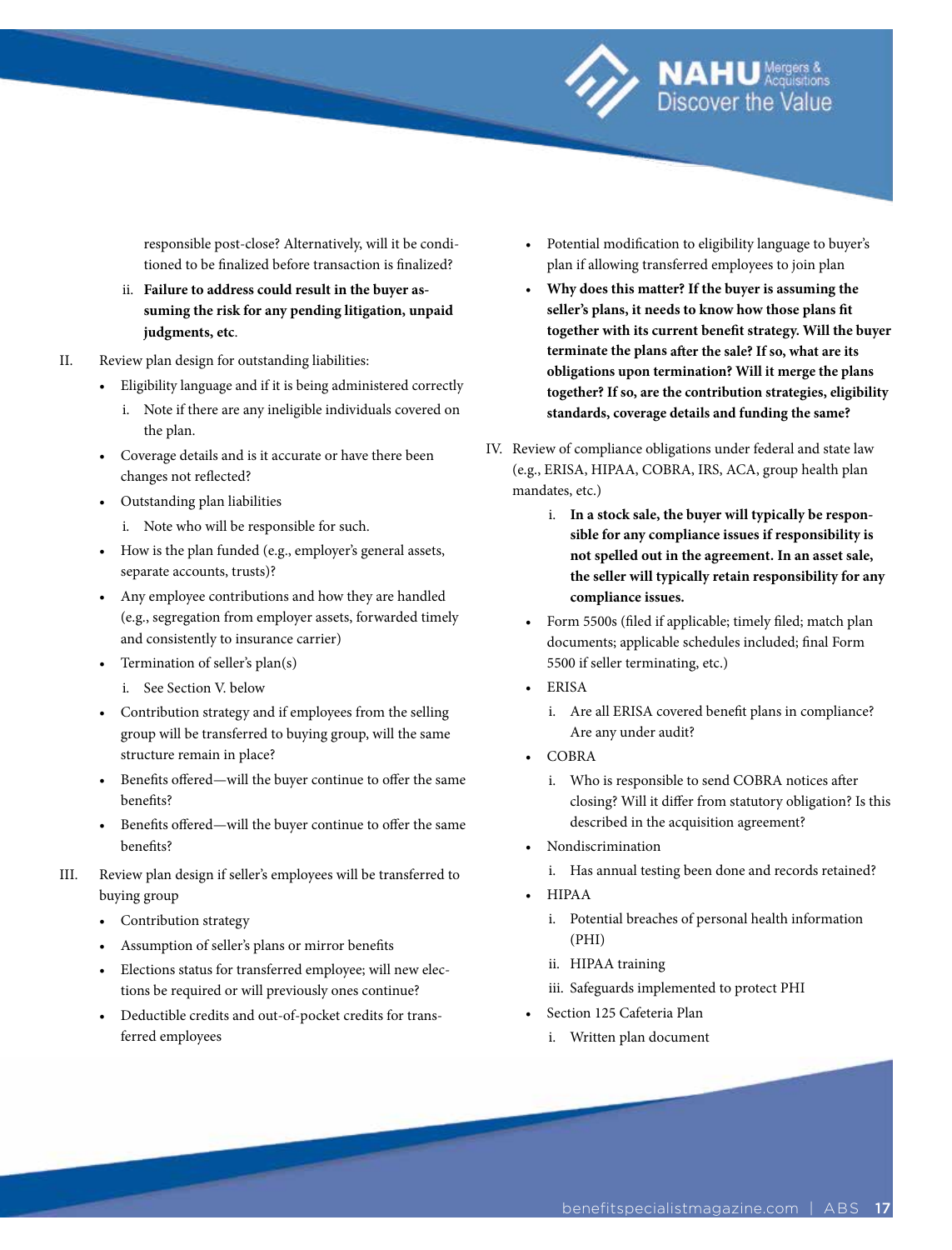

- ii. Assumption of seller's cafeteria plan and how employees' elections will be handled
- Multiple Employer Welfare Arrangement
	- i. Avoid an inadvertent creation of a MEWA
		- 1. Coverage of non-employees (e.g., independent contractors, individuals not employees of buying group)
		- 2. Non-related employers participating in the plan
	- ii. Review M-1 filings, if applicable
	- iii. Check with the insurance carrier to see if group contract permits a MEWA.
	- iv. If the plan is self-insured, check state law MEWA rules.
- ACA
	- i. Is the buyer or seller an applicable large employer?
		- 1. Does the transaction make the buyer an ALE?
	- ii. Does the seller remain in business after purchase?
		- 1. Determine ALE status and who is responsible for ACA reporting.
	- iii. Does the seller dissolve after purchase?
		- 1. Determine ALE status and who is responsible for reporting.
	- iv. Determine full-time/part-time status if the ACA applies. What measurement method does each plan use?
		- 1. Look-back method
		- 2. Monthly measurement
- WARN Act
	- i. Employees may have to be notified of the sale.
- V. Is the seller terminating its plans? **In a stock sale, if the plans are not terminated by the time the sale closes, the buyer may still assume responsibility for the plans and any of their liabilities and compliance responsibilities.**
	- What is the termination date?
	- Is final compliance testing and filing completed?
	- Are there any unpaid claims? Who is responsible for paying them?
- Are there any notice requirements?
- Who is responsible for the disposition of plan assets?
- VI. Review any third-party agreements. **If the buyer assumes the plans, it also assumes any contractual obligations associated with the plans. This could mean working with vendors you have no relationship with, paying fees you are not accustomed to and have not budgeted for, and changing administrative processes to ensure plan compliance.**
	- TPA, insurance carrier, stop-loss
		- i. Are there any anti-assignment provisions?
		- ii. Run-out
		- iii. How much notice is required to terminate the agreement?
		- iv. Are there any notification requirements? Which party is responsible for providing notification?
		- v. Is conversion an option? What are these provisions?
		- vi. Make sure the acquisition agreement includes provisions on who is responsible for terminating with the carrier and when it must be completed.
- VII. Who is responsible for continuation of care? **Typically, the successor employer is responsible for continuation of care once the sale closes.**
	- Any there any employees on disability leave, FMLA or currently hospitalized?
	- Are there any death claims (life insurance)?
	- Have you reviewed the short- and long-term disability plans? Who is responsible if an employee is currently out on short- or long-term disability?
- VIII. P&C insurance
	- Prepare a document that outlines all insurance policies, effective dates, expiration dates, limits, deductibles, premiums and who is/is not covered under the policies.
	- Review the insurance policies. Are current limits appropriate or should they change? Should policies be cancelled? Who is responsible for cancelling the policies, informing the carriers, etc.?